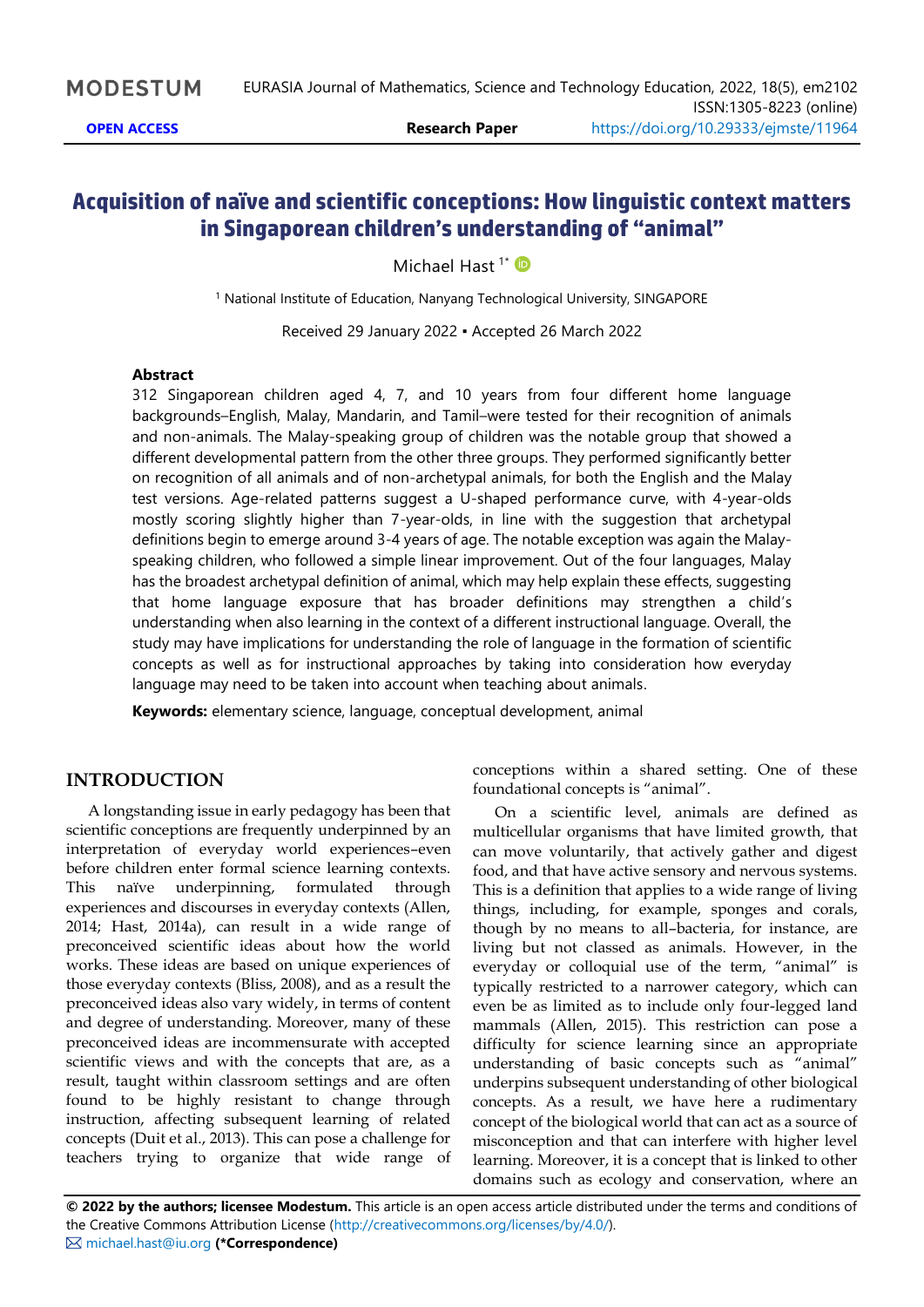## **Contribution to the literature**

- The study showcases the relationship between home language and language of instruction in the context of science learning in Singapore, a multilingual setting.
- Where home language has broader definitions of science concepts, children also show broader definitions in language of instruction.
- Across different languages, children demonstrate archetypal definition development in the same Ushaped pattern, suggesting some stability in scientific concept acquisition regardless of linguistic context.

improved understanding might lead to heightened empathy for and increased conservation efforts towards animals that may not be regarded as animals, such as insects or corals.

## **The Development of "Animal"**

The concept "animal" forms a category. The general ability to form categories appears early in life, at least from two months of age onwards (Westermann & Mareschal, 2014). During early development, categories are initially largely formulated based on perceptual characteristics–things that look similar to each other are seen as belonging to the same group. The particular categorization of animals begins early on in development, too. Even at the preverbal level infants demonstrate capacity for determining whether something is a living being or not (Träuble & Pauen, 2011) or that some animals are different from others, such as cats and dogs (Furrer & Younger, 2005). In the early contemporaneous stages of language development, the phenomenon of overextension can be observed. Children's concepts may be more general than the words used in everyday speech; almost any fourlegged middle-sized animal may as a result be referred to as "dog", for instance (Mandler, 2004). This demonstrates early conflict between categorization and language. In further development, children are increasingly able to take into account further properties, recognizing that perceptual features may not always matter for category inclusion (Fouquet et al., 2017). A common belief among children may be that dolphins are fish, due to their appearance (e.g., Pizarro-Neyra, 2011), but learning that they give live birth rather than lay eggs, like fish do, can allow a reformulation of their conception towards understanding that dolphins are actually mammals. However, as language plays a more crucial part in navigating the world, children appear to develop more archetypal definitions of animals. Allen's (2015) study on toddlers illustrates this by showing that 3-yearolds appear to possess a slightly less archetypal definition of "animal" than 5-year-olds do. This also coincides with the suggestion that the explicit formation of scientific misconceptions begins to show first signs before 3 years of age, and that the development of language plays a key role in the generation of such conceptions (Hast, 2018, 2019; Mandler, 2004). Beyond this early stage, a range of studies in different linguistic

contexts have demonstrated there is subsequently no single definition for the "animal" category in later development.

## **"Animal" Across Languages**

Research has evaluated children's understanding of the concept "animal" in the context of other languages (Table 1). However, there are two notable shortcomings that the present project seeks to address. First, although the understanding of the concept has been evaluated in a range of linguistic contexts there have been no direct language comparisons. While Allen (2015) argues that the Mandarin 动物 (*dòngwù*) provides rather similar parameters to its users as "animal" does to English speakers, this is not entirely clear and can only limitedly be deduced across studies. This means even a simple comparison of English and Mandarin studies does not give insight into the core matter of concern that this project is targeting. Second, languages were always first language–the native tongue–as well as language of instruction in schools. How is conceptual understanding impacted by exposure to more than one language? Effects of bilingualism have shown to have wide-ranging benefits for cognitive learning (for a review see e.g., Adesope et al., 2010). However, research in this field has typically focused on language learning rather than on scientific understanding. Do Singaporean children understand "animal" differently based on language– both across and within population groups? For example, the archetypal definition of the Malay word for animal, *haiwan*, only excludes humans, whereas the archetype for the Tamil *விலங்கு* (*vilaṅku*) excludes birds, pests and other microorganisms. Despite the differences each of these archetypal definitions seems in harmony with English, which has two recorded archetypes–one corresponding with the Malay archetype ("any living thing other than a human") and one, broadly, with the Tamil archetypal exclusions ("a mammal, as opposed to a fish, bird etc."). Does multilingual exposure provide a more coherent understanding of "animal", or does it present additional barriers to conceptual change?

## **The Singapore Context**

So as in many other science domains, explicitly verbalized misconceptions about "animals" exist, and this may be due to language and discourse. Singapore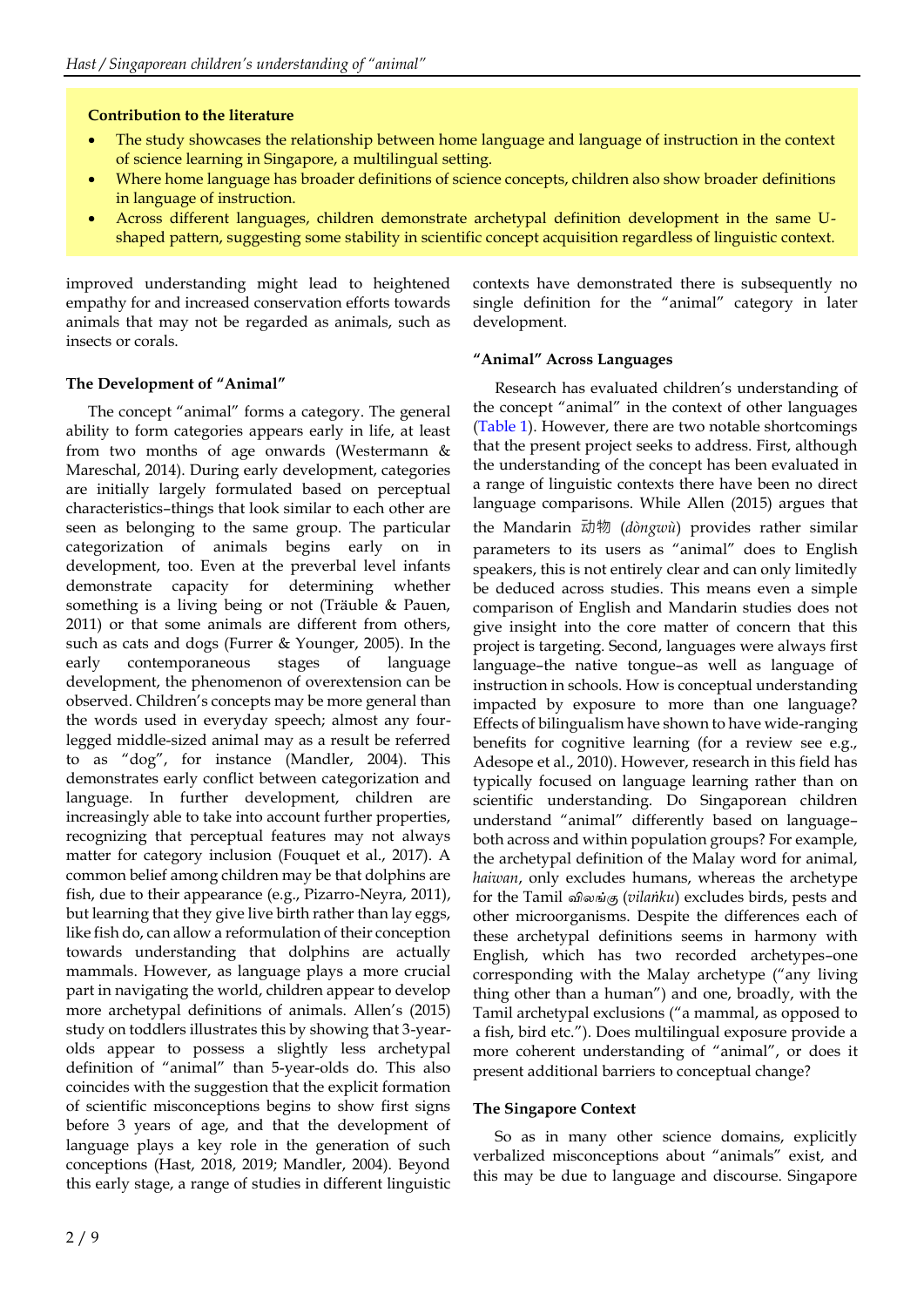| Language Country |                | Age group                                                                                |                                                                                                            |                                 |                                                                                                                 |                                                |
|------------------|----------------|------------------------------------------------------------------------------------------|------------------------------------------------------------------------------------------------------------|---------------------------------|-----------------------------------------------------------------------------------------------------------------|------------------------------------------------|
|                  |                | Pre-school                                                                               | Primary school                                                                                             | Secondary school Adults         |                                                                                                                 | <b>Studies</b>                                 |
| English          | UK             | Include mammals; 3-<br>year-olds include<br>more non-archetypes<br>than 5-year-olds      |                                                                                                            |                                 |                                                                                                                 | Allen (2015)                                   |
|                  | New<br>Zealand |                                                                                          | Animals limited to<br>mammals. Birds,<br>insects, fish, reptiles,<br>humans all seen as<br>own categories. |                                 | Only half of<br>trainee primary<br>teachers able to<br>identify all animal<br>instances correctly<br>as animals | Bell (1981)                                    |
|                  | Botswana       |                                                                                          |                                                                                                            | Include fish;<br>exclude humans |                                                                                                                 | Tema (1989)                                    |
|                  | US             |                                                                                          |                                                                                                            |                                 | Intuitive concept<br>may be limited to<br>vertebrates, mainly<br>mammals, in<br>biology<br>undergraduates       | Bierema and<br>Schwartz (2015)                 |
| Greek            | Greece         | Include fish; exclude Include fish, insects<br>insects, birds, humans and birds; exclude | humans                                                                                                     |                                 | Exclude humans<br>only                                                                                          | Papadopoulou<br>and Athanasiou<br>(2005, 2015) |
| Mandarin Taiwan  |                |                                                                                          | Mostly refer to<br>mammals. Include<br>fish, reptiles, insects.<br>Exclude humans.                         |                                 |                                                                                                                 | Chen and Ku<br>(1998)<br>Yen et al. (2007)     |
| Maltese          | Malta          | Exclude fish, insects,<br>arachnids                                                      |                                                                                                            |                                 |                                                                                                                 | Tunnicliffe et al.<br>(2008)                   |
| Slovene          | Slovenia       |                                                                                          | Mostly refer to<br>mammals; 10x more<br>often than to birds or<br>fish, 5× more often<br>than to reptiles. |                                 |                                                                                                                 | Torkar and<br>Mavrič (2016)                    |
| Spanish          | Spain          |                                                                                          | Exclude humans<br>only.                                                                                    |                                 |                                                                                                                 | Villalbi and<br>Lucas (1991)                   |

Table 1. Overview of existing "animal definition" studies across different languages

offers an ideal setting in which to examine the concept of language and concept formation. While the main language of instruction in public schools is English, there are four official languages in the country: English, Mandarin, Malay, and Tamil. And only a third of Singaporean households primarily speak English at home (Department of Statistics, 2016). The Singaporean syllabus for primary science education sets out learning about "living and non-living things" (MOE, 2014, p. 41), making specific reference to animals and their subgroups. This is only required to be addressed in primary 3 and primary 4 (ages 8-10 years). But concepts can already be deeply entrenched even by the time children begin formal education, including about animals. However, there is a lack of understanding what impact multi-linguistic exposure may have on the formation of such conceptual understanding, especially where the language of instruction differs from the language primarily spoken in the home environment–as is the case for most children in Singapore.

### **Research Statement**

Research has evaluated children's understanding of the concept "animal" in the context of other languages, including Mandarin, but there have been no direct language comparisons. Despite Allen's (2015) argument that the Mandarin 动物 (*dòngwù*) provides similar parameters to its users as "animal" does to English speakers, this is not entirely clear and can only limitedly be deduced across studies. Even a simple comparison of English and Mandarin studies would not give insight into this study's core matter of concern. Further, languages were always first language as well as language of instruction, but there is no insight into how conceptual understanding is impacted by exposure to more than one language. As a result, the present study therefore sought to address two key research questions. First, what is the relationship between understanding of "animal" in language of instruction and in the language predominantly spoken at home? To address this question, the study compared task performance across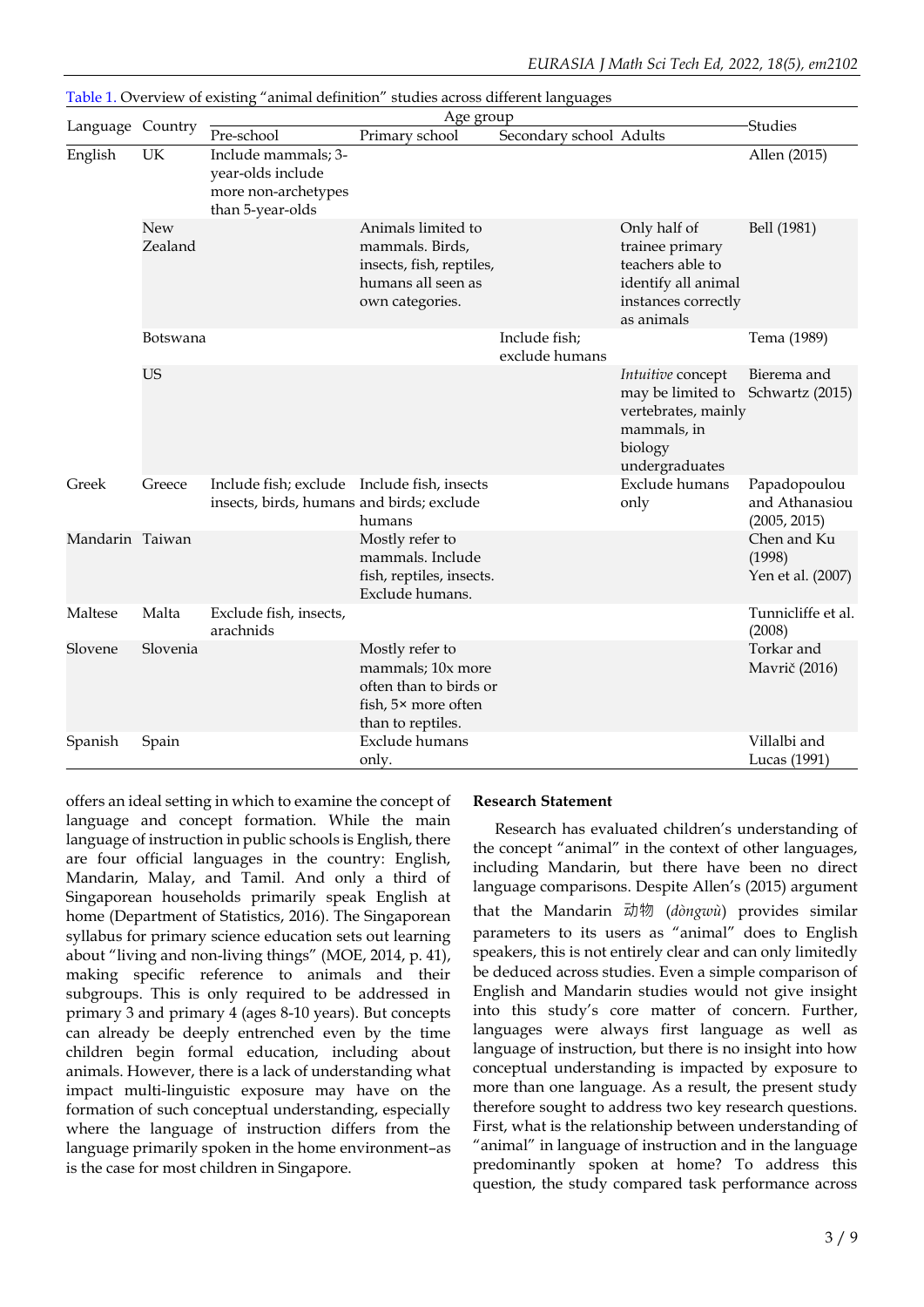

Figure 1. Examples from English version task, with archetype animal (left), non-archetype animal (centre) and non-animal (right)

different children speaking different languages, and comparisons within children where they principally spoke a language different from language of instruction. Second, how does children's monolingual and multilingual understanding of "animal" develop with age? To address this question, the study also compared task performance across three different age groups.

## **METHOD**

### **Participants**

A total of 312 children took part in the study, which was determined using G\*Power (Faul et al., 2007) under the assumptions of being able to detect medium effect sizes, with an error margin of 5% and a 95% confidence level. Two participant variables were considered. First, each child came from one of four different home language (HL) groups according to which language was most frequently spoken in their home environment: English, Mandarin, Malay, or Tamil. Second, each child formed part of one of three age groups: 4-year-olds (50 boys, 54 girls; *Mage*=4.10 years), 7-year-olds (47 boys, 57 girls; *Mage*=7.10 years) and 10-year-olds (50 boys, 54 girls; *Mage*=10.08 years). These three age groups were targeted as they were seen to offer the best insight into Singaporean development in relation to the particular area of inquiry. Archetypal definitions of "animal" are known to appear in toddlerhood, and the older age groups give insight into understanding immediately prior to and after the syllabus addressing the topic. Each of the 12 groups (HL×age) consisted of 26 children. Children were recruited through children centers and primary schools in Singapore. As data collection occurred during Singapore's circuit breaker period when schools were shut, the research could not be conducted in the schools themselves. Instead, schools were asked to distribute participation invitations via their school email systems to relevant parents. Participants were reimbursed through a toy store gift card worth either S\$ 5 or S\$ 10, depending on whether the children had been asked to complete one survey or two.

## **Design and Procedure**

The study used an online survey format. Through the recruitment process, parents were able to express interest in participating in the study. Once they had done so, they were sent a short background survey where they were asked to provide their child's age and which language is principally spoken in the home. In addition, they were asked about any family pets, since experience through having pets may have some impact on animal categorization (cf. Kovack-Lesh et al., 2008). After completing the background survey, the parents were sent a link to the main survey. The first survey page contained information to the study and required parental consent before the survey itself could be accessed. The survey itself consisted of a total of 50 images (42 animals and eight non-animals), with each image presented on a separate survey page. The animals represented a range of animal species. Of the 42 animals, seven were considered archetypal animals (i.e. fourlegged mammals).

Figure 1 shows an example of each image type from the English version. Each picture was accompanied by the question "what is this?" above the image, and the two response options "animal" and "not animal" beneath the image. No labelling of the kind of animal or non-animal was required. Selecting an answer option then led to the next picture. Surveys were prepared in each of the four languages, using the same images in each version.

Children were required to decide whether the images showed animals or non-animals, and the images were presented in a random order. Parents were advised not to help their child in making decisions but were advised, for the youngest group, to help with the reading and completing of the survey. Survey completion took around 15 minutes. The children from the English HL group only completed one survey in English. The children from the other three HL groups completed two surveys, one in English and one in their HL. Within each non-English HL group, order of completion was counterbalanced such that one half of the children completed the English survey first and the other half the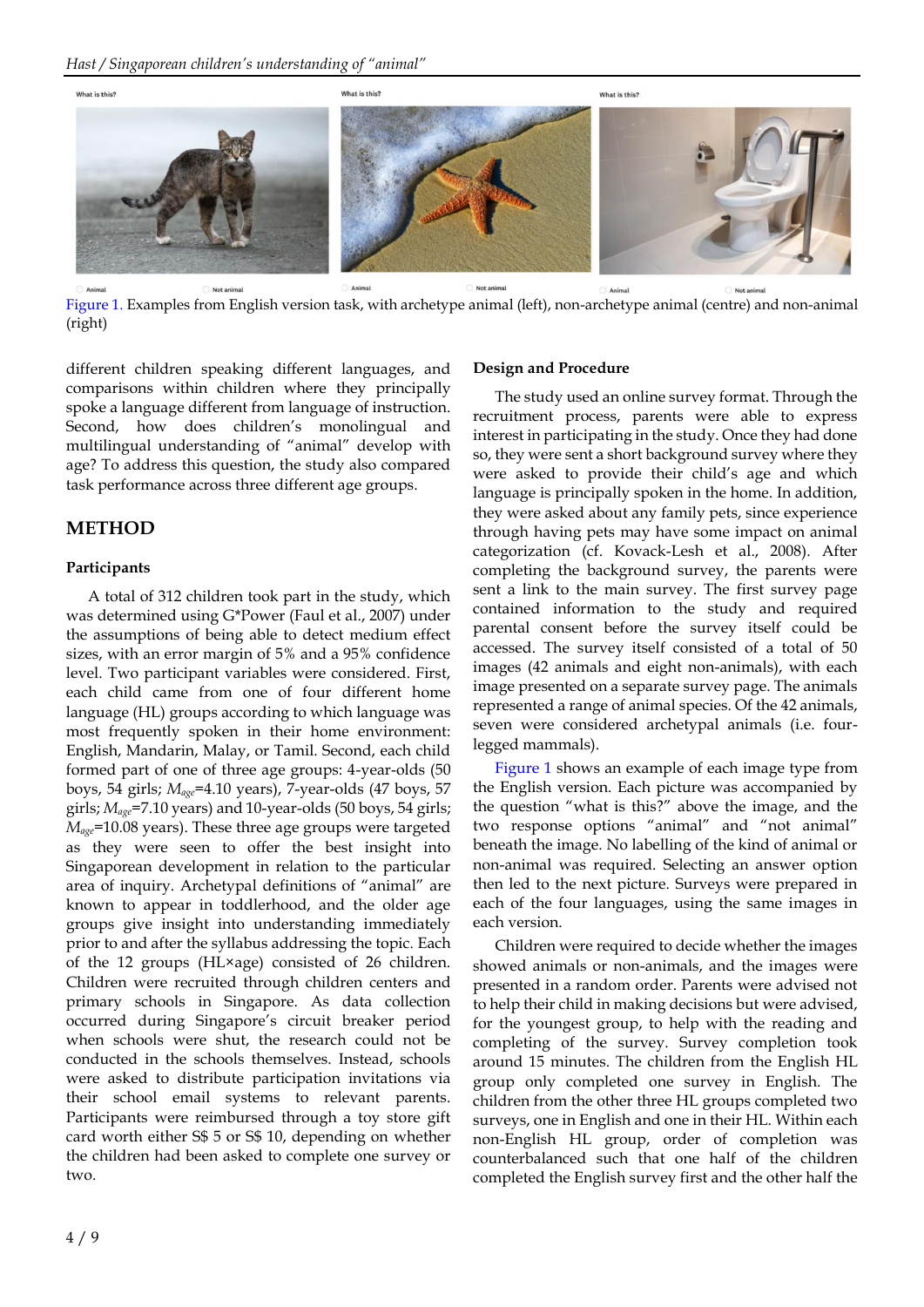

Figure 2. Performance for all animals on English version test across four HL groups

HL version first. Each of these children then completed the second survey approximately six weeks after completion of the first. The children were not provided with feedback concerning correct or incorrect answers.

#### **Ethics**

The study was approved by the Institutional Review Board of Nanyang Technological University (IRB-2020- 05-025) and followed all necessary procedures for ethical conduct. Ethical approval for the study was granted on 29th May 2020.

### **Scoring and Analysis**

In the first instance, all items were scored according to whether they had been correctly identified as animal or as non-animal, with a score of 1 for each correct item and a maximum score of 50. Since recognition of nonanimals was very high, as had been expected, the subsequent analyses focused on recognition of animals only. Analyses were conducted considering the performance in identifying all animals, archetypal animals only, and non-archetypal animals only. Twoway ANOVAs were applied to examine any significant effects of age and of HL on correct scores, as well as any significant age × HL interactions. This was done for the English version of the survey across all children, and for the HL versions. Repeated measures t-tests were applied to examine comparisons between correct scores on different language versions of the survey where children completed both the English and the HL version. In addition, task order for the non-English HL groups, gender and whether children had exposure to pets or not were assessed as well but no significant effects were noted, therefore they are not given further consideration. All analyses were performed using SPSS.

## **RESULTS**

#### **Performance Across English Version Tests**

Figure 2 shows the four HL groups and their performances on the English version of the survey. There were significant main effect of HL for all animals, *F*(3,11)=8.90, *p*<.001, *η2*=.08, and for non-archetypes only, *F*(3,11)=9.18, *p*<.001, *η2*=.08, but there was no significant main effect of HL for archetypes only. The Malay HL group performed significantly better than every other group for all animals and for non-archetypal animals alone, but not for archetypes alone, where the groups did not differ in their performances. There were no other significant differences among the HL groups.

There were also significant main effects of age for all animals, *F*(2,11)=49.60, *p*<.001, *η2*=.25, for nonarchetypes only, *F*(2,11)=3.62, *p*<.05, *η2*=.02, and for archetypes only, *F*(2,11)=49.92, *p*<.001, *η2*=.31. The 10 year-olds performed significantly better than the 4- and 7-year-olds, but there were no significant differences between the two younger groups. There were no significant interactions between HL and age.

### **Performance Across Different HLs**

Figure 3 shows the four HL groups and their performance on the HL version of the survey. There were significant main effects of HL for all animals, *F*(3,11)=11.46, *p*<.001, *η2*=.10, for archetypes only, *F*(3,11)=2.82, *p*<.05, *η2*=.03, and for non-archetypes only, *F*(3,11)=11.18, *p*<.001, *η2*=.10. The Malay HL group performed significantly better than every other group for all animals and for non-archetypal animals alone, but not for archetypes alone, where the groups did not differ from each other in their performances. There were no other significant differences among the HL groups.

There were also significant main effects of age for all animals, *F*(2,11)=39.07, *p*<.001, *η2*=.21, and for nonarchetypes only, *F*(2,11)=39.71, *p*<.001, *η2*=.21, but there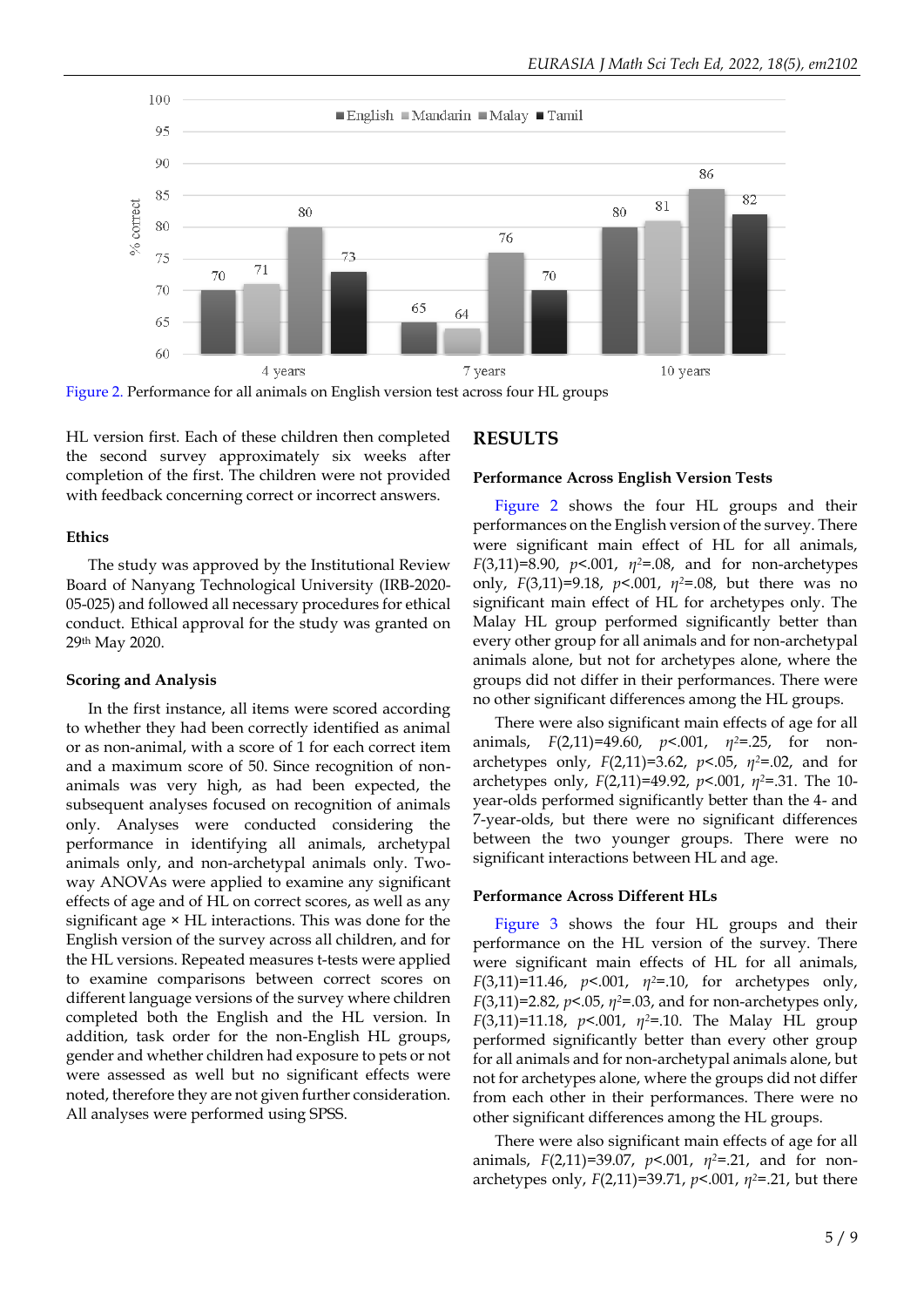

Figure 3. Performance for all animals on English version test and HL version tests, for non-English HL groups only

was no main effect of age for archetypes only. The 10 year-olds performed significantly better than the 4- and the 7-year-olds, but there were no differences between the two younger groups. There were no significant interactions between HL and age.

## **English-HL Comparisons**

When comparing performance between HL and English versions of the survey, no significant differences were noted for the Mandarin and the Tamil HL groups, but the Malay HL group performed significantly better on the HL version than on the English version for all animals, *t*(154)=2.08, *p*<.05.

# **DISCUSSION**

The aim of the present study was to understand the issue of multi-linguistic backgrounds on children's developing understanding of animals. The first key research question asked about the relationship between understanding of "animal" in language of instruction and in the language predominantly spoken at home. The results from the study suggest that for most children it made little difference whether they completed the surveys in English or in another language. For the Mandarin HL group, this would already be supported by Allen's (2015) argument of similar category parameters in Mandarin and English. For the Tamil HL group, the archetype for "animal" is also fairly restrictive, hence again the outcomes are not surprising for this group. The children in the Malay HL group, on the other hand, did show significant effects in their performance, scoring higher that the other language groups for both tests, as well as scoring higher in their HL than in the language of instruction. Out of the four languages, Malay has the broadest archetypal definition that only excludes humans. As a result, it is perhaps not surprising that the Malay group showed a significantly higher correct score for non-archetypal animals than the remaining groups but at the same time is still to some extent restricted by the parameters set by the language of instruction. Thus, home language exposure that has broader definitions may strengthen a child's understanding when also learning in the context of a different instructional language.

The second key research question asked how children's monolingual and multilingual understanding of "animal" develops with age. Both analysis sets showed the oldest children consistently performing significantly better than both the 4- and the 7-year-olds, regardless of language, but with no significant differences between the two younger groups. Nonetheless, patterns emerging actually indicated a Ushaped performance curve, with the 4-year-olds mostly scoring slightly higher, on average, than the 7-year-olds. This seems to be in line with the suggestion that more restrictive archetypal scientific definitions begin to emerge at around 3 to 4 years of age (cf. Hast, 2018, 2019; Mandler, 2004). The older children's significantly improved performance can be associated with educational experience as their testing occurred after having been taught about animals in school, as per the national syllabus in Singapore (MOE, 2014). The notable exception was again the Malay-speaking group, which did not follow the same U-shape trend but instead followed a more linear improvement. Since the Malay *haiwan* is not subject to highly restrictive parameters, it would seem reasonable to assume that a simple improved understanding over time should be observed.

The findings reflect in some detail the challenges that diverse knowledge sources can pose for classroombased teaching (cf. Duit et al., 2013). However, not only is a wide range of concepts the issue as such, but the language that underpins these concepts also plays a key role. Because the everyday experiences are established through first-hand observation as well as through conversation-based language, such as with parents (Eberbach & Crowley, 2017) it is necessary to understand the interaction and integration of different information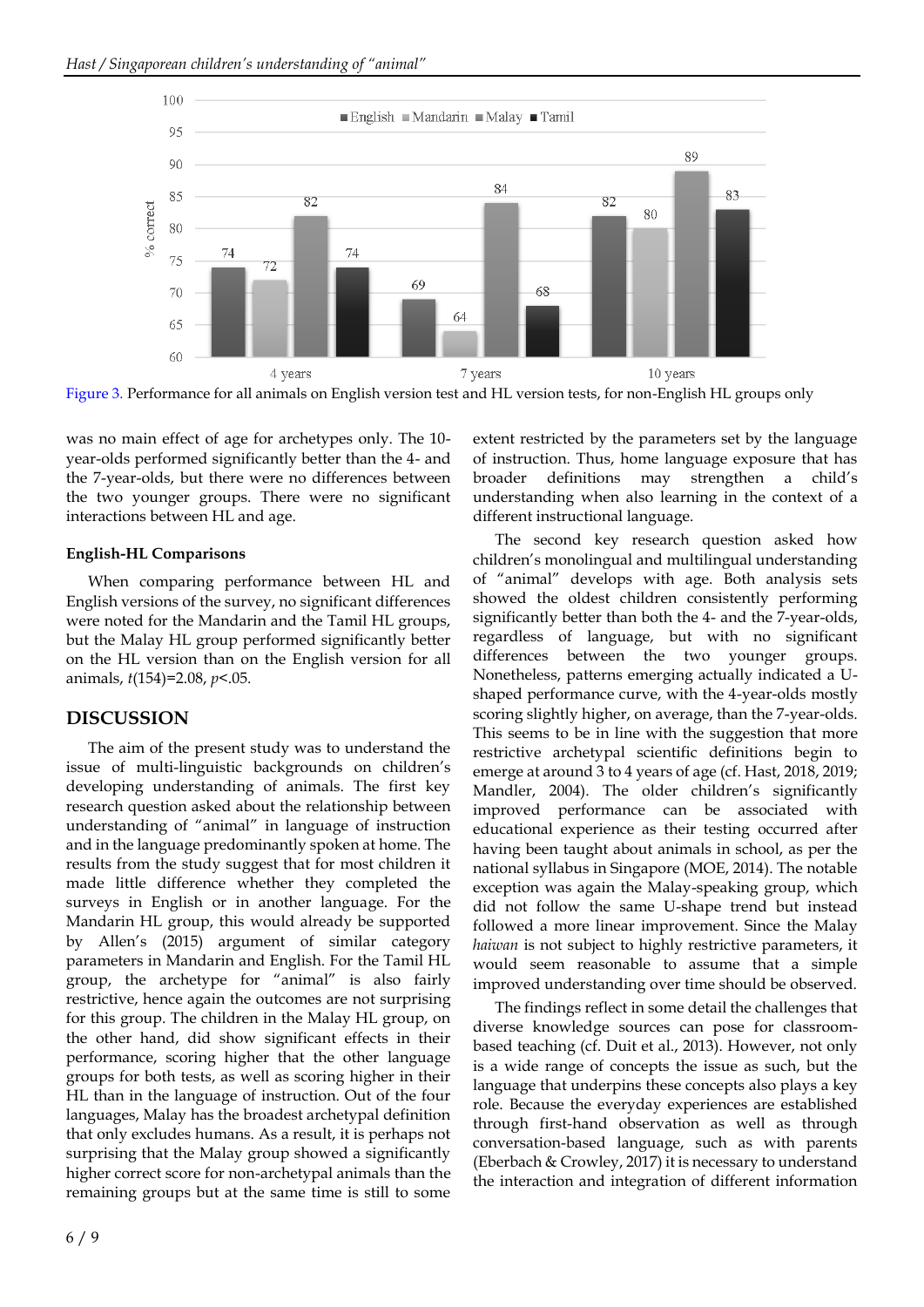sources. This process of integration of information sources, too, starts early in development and has implications for conceptual change in science learning (Hast, 2014b). However, it is evident from the present study that such integration of information may also act as hindrance to learning since information sources may clash when everyday experiences meet formal instructional levels. As such, the role of conversation in the classroom, which is already recognized as being central to early science learning (France, 2021) must be given more nuanced differentiation in light of varied linguistic backgrounds.

#### **Limitations**

The present study is the first to offer a more detailed cross-linguistic examination of the development of "animal". Nonetheless it still remains limited in its scope of generalizability for several reasons, but which give rise to future research directions. First, the study illustrates the linguistic effect for only one specific concept. Further studies would need to consider a broader range of scientific domains to examine for consistency of the current observations. Second, the study does not offer any qualitative insight into the children's understanding of "animal", and such understanding might show a further more nuanced cross-linguistic differentiation. Subsequent research would therefore do well to also address this gap. And third, as a recommendation for future research, the study here was concerned with explicit understanding of animal. Studies in other domains of science have shown that young children's expressed ideas may differ from their underlying understanding of those same ideas, which are often seen to then be more accurate (e.g., Hast & Howe, 2015, 2017; also see Hast, 2020)–so what about the underlying awareness of "animal"? This might provide even more detailed insight into the conceptual development role played by language.

### **Implications**

Despite the limitations, the study may nonetheless have a variety of implications for understanding the role of language in the formation of scientific concepts as well as for instructional approaches. For instance, similar to the Finnish inter-disciplinary teaching and learning approach with a focus on transversal competences (Lavonen, 2020; Vahtivuori-Hänninen et al., 2014), the role of mother tongue classes in Singaporean schools could find a new role in the context of scientific pedagogy. Consideration may be given to how mother tongue classes, which are compulsory for Singaporean primary school students, and science lessons could meet so as to offer mutual support in the process of pedagogy whereby both linguistic ability and scientific understanding can be fostered. Beyond the Singaporean classroom, the present findings may also find use in a more careful consideration of pedagogy in increasingly diverse classrooms due to globalization and global migration (cf. Marosi et al., 2021).

Finally, an important implication is that generating a stronger understanding of how the specific concept "animal" develops could potentially impact areas around conservation and the efforts to promote relevant positive attitudes in children. For instance, recognizing that invertebrates, which are generally viewed negatively, fall under the same umbrella "animal" as more endearing species do, such as the pet dog, can improve attitudes towards the less endearing ones, even in pre-schoolers (Borgi & Cirulli, 2015). It can further help in working towards children becoming more proenvironmental (Melis et al., 2020; Young et al., 2018) and improve their understanding of animal conservation (Cornelisse & Sagasta, 2018). For all of these, science education has an important role to play, and thus understanding the role of language in conceptual development in more detail can only be considered beneficial in this respect.

## **CONCLUSIONS**

The present study was an attempt to examine in brief the relationship between language and the developing understanding of scientific conceptions, specifically by drawing on multilingual exposure to everyday concepts. In articulating an outline of this relationship, it has prompted a more careful consideration of the role that language may play in the science classroom as well as of its role in the development of everyday conceptions–and the resulting clashes between these two. In an effort to work towards successful conceptual change that seeks to encompass the wide range of ideas children bring to the science classroom, having this further insight should be beneficial towards more effective pedagogical strategies.

**Funding:** This study was supported by a research grant from the National Institute of Education, Nanyang Technological University, Singapore (SUG-NAP 4/19 MH).

**Declaration of interest:** No conflict of interest is declared by the author.

## **REFERENCES**

- Adesope, O. O., Lavin, T., Thompson, T., & Ungerleider, C. (2010). A systematic review and meta-analysis of the cognitive correlates of bilingualism. *Review of Educational Research, 80*(2), 207-245[. https://doi.org](https://doi.org/10.3102/0034654310368803) [/10.3102/0034654310368803](https://doi.org/10.3102/0034654310368803)
- Allen, M. (2014). *Misconceptions in primary science*. Open University Press.
- Allen, M. (2015). Preschool children's taxonomic knowledge of animal species. *Journal of Research in Science Teaching, 52*(1), 107-134. [https://doi.org/](https://doi.org/10.1002/tea.21191) [10.1002/tea.21191](https://doi.org/10.1002/tea.21191)
- Bell, B. F. (1981). When is an animal, not an animal? *Journal of Biological Education, 15*, 213-218. <https://doi.org/10.1080/00219266.1981.9654381>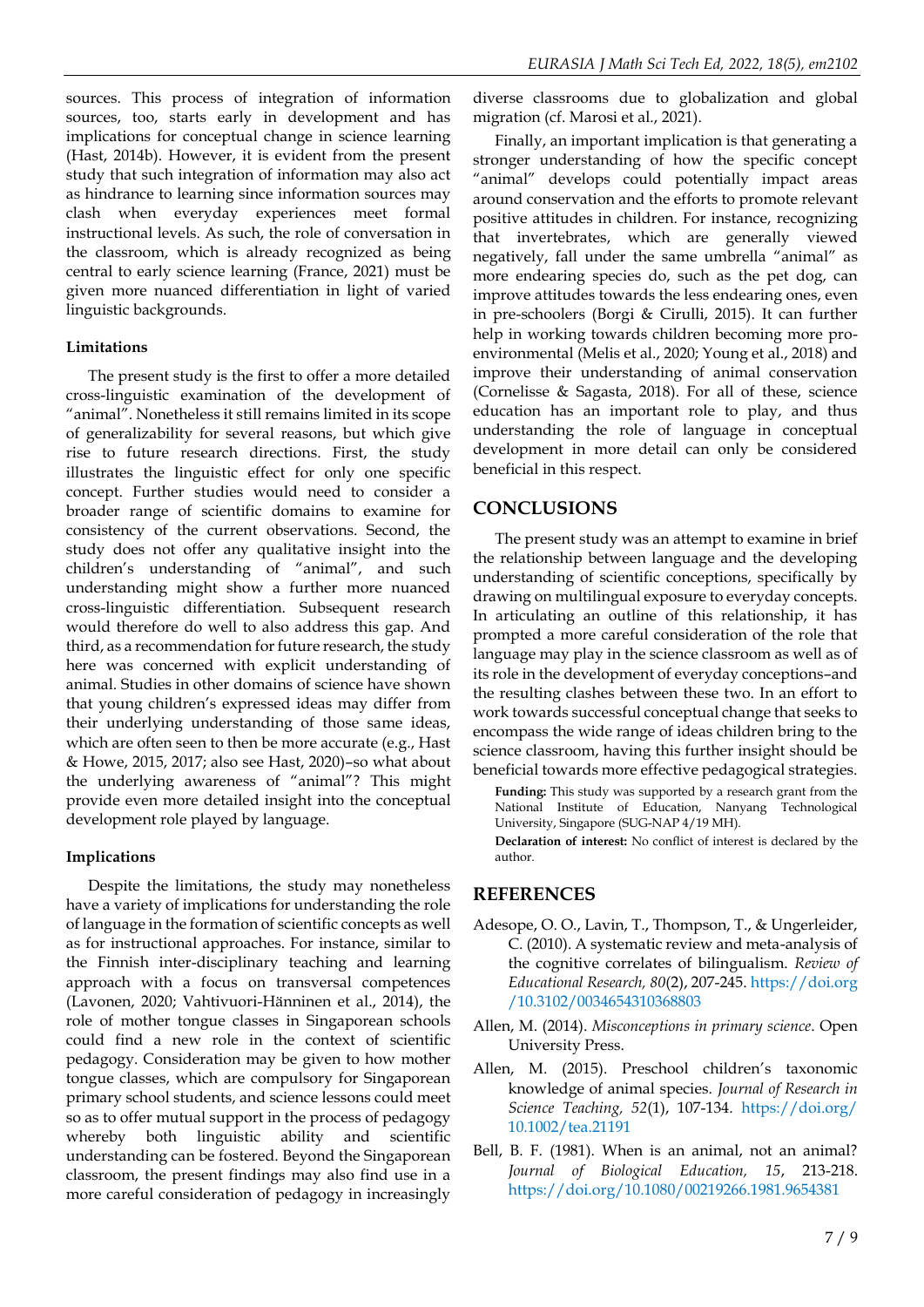- Bierema, A. M.-K., & Schwartz, R. S. (2015). Undergraduate biology students' interpretations of the term "animal". *Anthrozoös, 28*(3), 371-383. <https://doi.org/10.1080/08927936.2015.1052269>
- Bliss, J. (2008). Commonsense reasoning about the physical world. *Studies in Science Education, 44*(2), 123-155. [https://doi.org/10.1080/03057260802264](https://doi.org/10.1080/03057260802264149) [149](https://doi.org/10.1080/03057260802264149)
- Borgi, M., & Cirulli, F. (2015). Attitudes toward animals among kindergarten children: Species preferences. *Anthrozoös, 28*(1), 45-59. [https://doi.org/10.2752/](https://doi.org/10.2752/089279315X14129350721939) [089279315X14129350721939](https://doi.org/10.2752/089279315X14129350721939)
- Chen, S.-H., & Ku, C.-H. (1998). Aboriginal children's alternative conceptions of animals and animal classification. *Proceedings of the National Science Council ROC D, 8*, 55-67.
- Cornelisse, T. M., & Sagasta, J. (2018). The effect of conservation knowledge on attitudes and stated behaviors toward arthropods of urban and suburban elementary school students. *Anthrozoös, 31*(3), 283-296. [https://doi.org/10.1080/08927936.](https://doi.org/10.1080/08927936.2018.1455450) [2018.1455450](https://doi.org/10.1080/08927936.2018.1455450)
- Department of Statistics. (2016). *General household survey 2015*. MTI.
- Duit, R., Treagust, D. F., & Widodo, A. (2013). Teaching science for conceptual change: Theory and practice. In S. Vosniadou (Ed.), *International handbook of research on conceptual change* (pp. 487-503). Routledge.
- Eberbach, C., & Crowley, K. (2017). From seeing to observing: How parents and children learn to see science in a botanical garden. *Journal of the Learning Sciences, 26*(4), 608-642. [https://doi.org/10.1080/](https://doi.org/10.1080/10508406.2017.1308867) [10508406.2017.1308867](https://doi.org/10.1080/10508406.2017.1308867)
- Faul, F., Erdfelder, E., Lang, A.-G., & Buchner, A. (2007). G\*Power 3: A flexible statistical power analysis program for the social, behavioral, and biomedical sciences. *Behavior Research Methods, 39*(2), 175-191. <https://doi.org/10.3758/BF03193146>
- Fouquet, N., Megalakaki, O., & Labrell, F. (2017). Children's understanding of animal, plant, and artifact properties between 3 and 6 years. *Infant and Child Development, 26*(6), e2032. [https://doi.org/](https://doi.org/10.1002/icd.2032) [10.1002/icd.2032](https://doi.org/10.1002/icd.2032)
- France, A. (2021). Teachers using dialogue to support science learning in the primary classroom. *Research in Science Education, 51*(3), 845-859. [https://doi.org](https://doi.org/10.1007/s11165-019-09863-3) [/10.1007/s11165-019-09863-3](https://doi.org/10.1007/s11165-019-09863-3)
- Furrer, S. D., & Younger, B. A. (2005). Beyond the distributional input? A developmental investigation of asymmetry in infants' categorization of cats and dogs. *Developmental Science, 8*(6), 544-550. [https://doi.org/10.1111/j.](https://doi.org/10.1111/j.1467-7687.2005.00446.x) [1467-7687.2005.00446.x](https://doi.org/10.1111/j.1467-7687.2005.00446.x)
- Hast, M. (2014a). Collaborating with the 'more capable' self: Achieving conceptual change in early science education through underlying knowledge structures. *ReflectED, St Mary's Journal of Education, 3*, 18-25.
- Hast, M. (2014b). Exploring the shift in children's incline motion predictions: Fragmentation and integration of knowledge as possible contributors. *Journal of Educational and Developmental Psychology, 4*(2), 74- 81[. https://doi.org/10.5539/jedp.v4n2p74](https://doi.org/10.5539/jedp.v4n2p74)
- Hast, M. (2018). It's all relative: The role of object weight in toddlers' gravity bias. *Journal of Experimental Child Psychology, 166*, 696-704. [https://doi.org/](https://doi.org/10.1016/j.jecp.2017.09.013) [10.1016/j.jecp.2017.09.013](https://doi.org/10.1016/j.jecp.2017.09.013)
- Hast, M. (2019). Representational momentum in displacement tasks: Relative object weight matters in toddlers' search behaviour. *International Journal of Behavioral Development, 43*(2), 173-178. <https://doi.org/10.1177/0165025418820689>
- Hast, M. (2020). "It is there but you need to dig a little deeper for it to become evident to them": Tacit knowledge assessment in the primary science classroom. In C. Koh (Ed.), *Diversifying learner experience: A kaleidoscope of instructional approaches and strategies* (pp. 13-28). Springer. [https://doi.org](https://doi.org/10.1007/978-981-15-9861-6_2) [/10.1007/978-981-15-9861-6\\_2](https://doi.org/10.1007/978-981-15-9861-6_2)
- Hast, M., & Howe, C. (2015). Children's predictions and recognition of fall: The role of object mass. *Cognitive Development, 36*, 103-110. [https://doi.org/10.1016/](https://doi.org/10.1016/j.cogdev.2015.10.002) [j.cogdev.2015.10.002](https://doi.org/10.1016/j.cogdev.2015.10.002)
- Hast, M., & Howe, C. (2017). Changing predictions, stable recognition: Children's representations of downward incline motion. *British Journal of Developmental Psychology, 35*(4), 516-530. <https://doi.org/10.1111/bjdp.12191>
- Kovack-Lesh, K. A., Horst, J. S., & Oakes, L. M. (2008). The cat is out of the bag: The joint influence of previous experience and looking behavior on infant categorization. *Infancy, 13*(4), 285-307. <https://doi.org/10.1080/15250000802189428>
- Lavonen, J. (2020). Curriculum and teacher education reforms in Finland that support the development of competences for the twenty-first century. In F. M. Reimers (Ed.), *Audacious education purposes: How governments transform the goals of education systems* (pp. 65-80). Springer. [https://doi.org/10.1007/](https://doi.org/10.1007/978-3-030-41882-3_3) [978-3-030-41882-3\\_3](https://doi.org/10.1007/978-3-030-41882-3_3)
- Mandler, J. J. (2004). Thought before language. *TRENDS in Cognitive Sciences, 8*(11), 508-513[. https://doi.org](https://doi.org/10.1016/j.tics.2004.09.004) [/10.1016/j.tics.2004.09.004](https://doi.org/10.1016/j.tics.2004.09.004)
- Marosi, N., Avraamidou, L., & Galani, L. (2021). Culturally relevant pedagogies in science education as a response to global migration. *SN Social Sciences, 1*(6), 147. [https://doi.org/10.1007/](https://doi.org/10.1007/s43545-021-00159-w) [s43545-021-00159-w](https://doi.org/10.1007/s43545-021-00159-w)